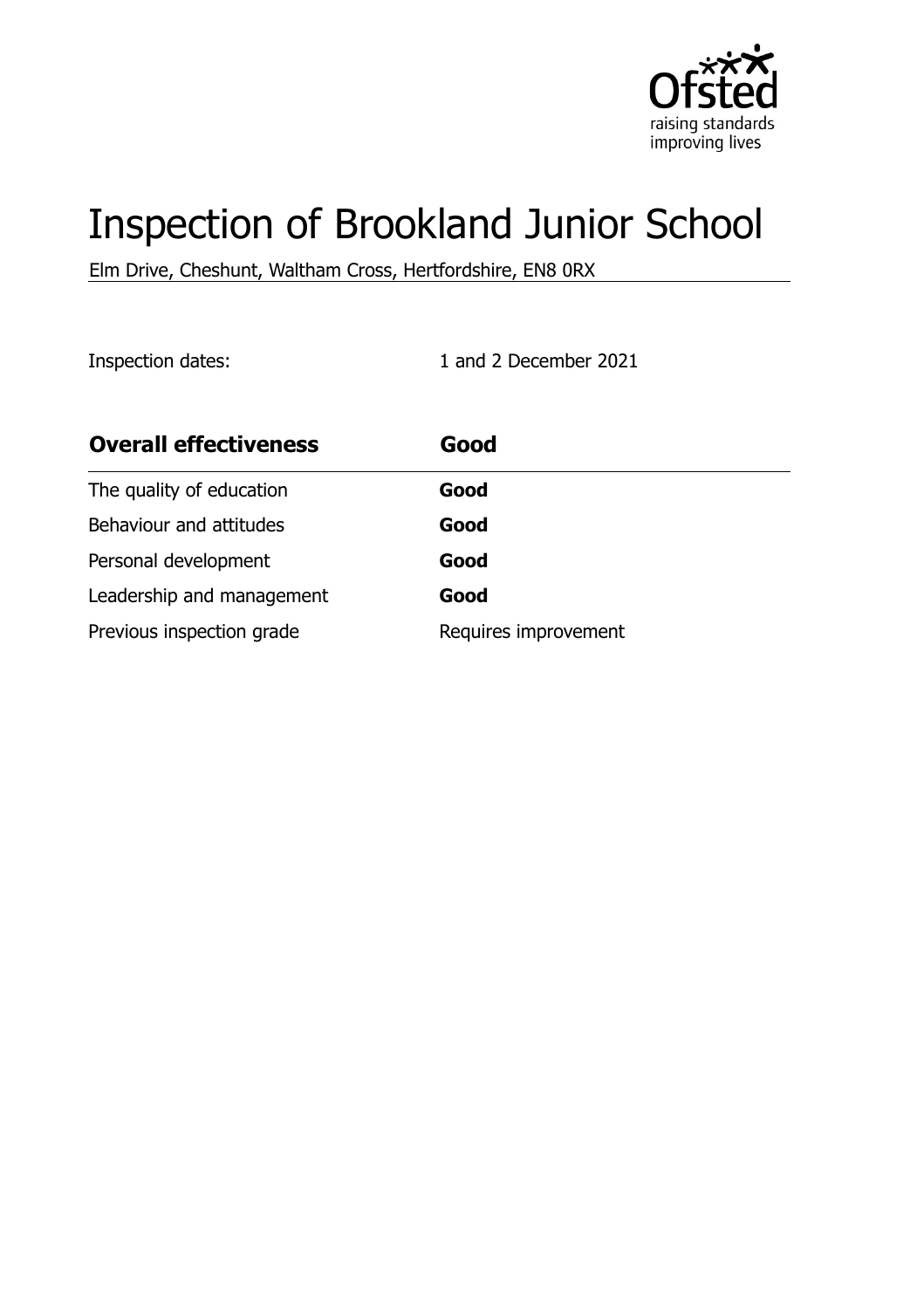

## **What is it like to attend this school?**

Brookland Junior School is a happy, nurturing, and welcoming school. Pupils receive a good quality of education. They are charming and lively learners. Brookland is a school where everyone is included. Pupils, including pupils with special educational needs and/or disabilities (SEND), enjoy school and achieve well. Pupils participate in a wide range of lunchtime and after school activities and clubs.

Pupils are thoughtful and express their views with maturity. Pupils behave well in and out of lessons. They respect differences. Pupils learn about different faiths and understand that there are different kinds of relationships. They can explain what bullying is and say that it rarely happens.

Pupils feel safe and say that they have several adults in school they can speak with should they have concerns. They are taught the importance of positive mental health and can explain strategies to help them achieve this. Parents commented warmly on recent school improvements. They are overwhelmingly supportive of the school and school staff. One parent's response, 'Nothing is too much trouble' is echoed by many.

#### **What does the school do well and what does it need to do better?**

Since the beginning of the year, there have been significant staff changes. The headteacher took up the post in September. She has shared a clear plan for ongoing improvement with staff and governors.

Leaders have prioritised their work around the quality of education. Curriculum plans are ambitious and make clear what pupils will learn. Teachers deliver almost all of the curriculum well and with a high degree of consistency across the school. This is particularly the case for reading, writing and mathematics.

Where there are new leaders in a few subjects, they are receiving high-quality support to help teachers ensure that they teach the most important knowledge that builds on pupils' previous learning. The planning and delivery of these subjects is not yet as well embedded as the remainder of the curriculum.

The English curriculum is designed to engage pupils in reading with quality texts. Pupils speak openly about their love of books and how reading has helped them to improve the quality of their writing. Books are chosen carefully to link to other areas of the curriculum. For example, pupils in Year 6 have gained an in-depth knowledge about the Victorians through their study of 'Street Child' in English. This knowledge is supporting their understanding of associated topics they are studying in history.

The teaching of spelling is embedded throughout the school. Pupils are able to explain how knowing the root of a word helps them understand the meaning of new words. Pupils take pride in how they present their work.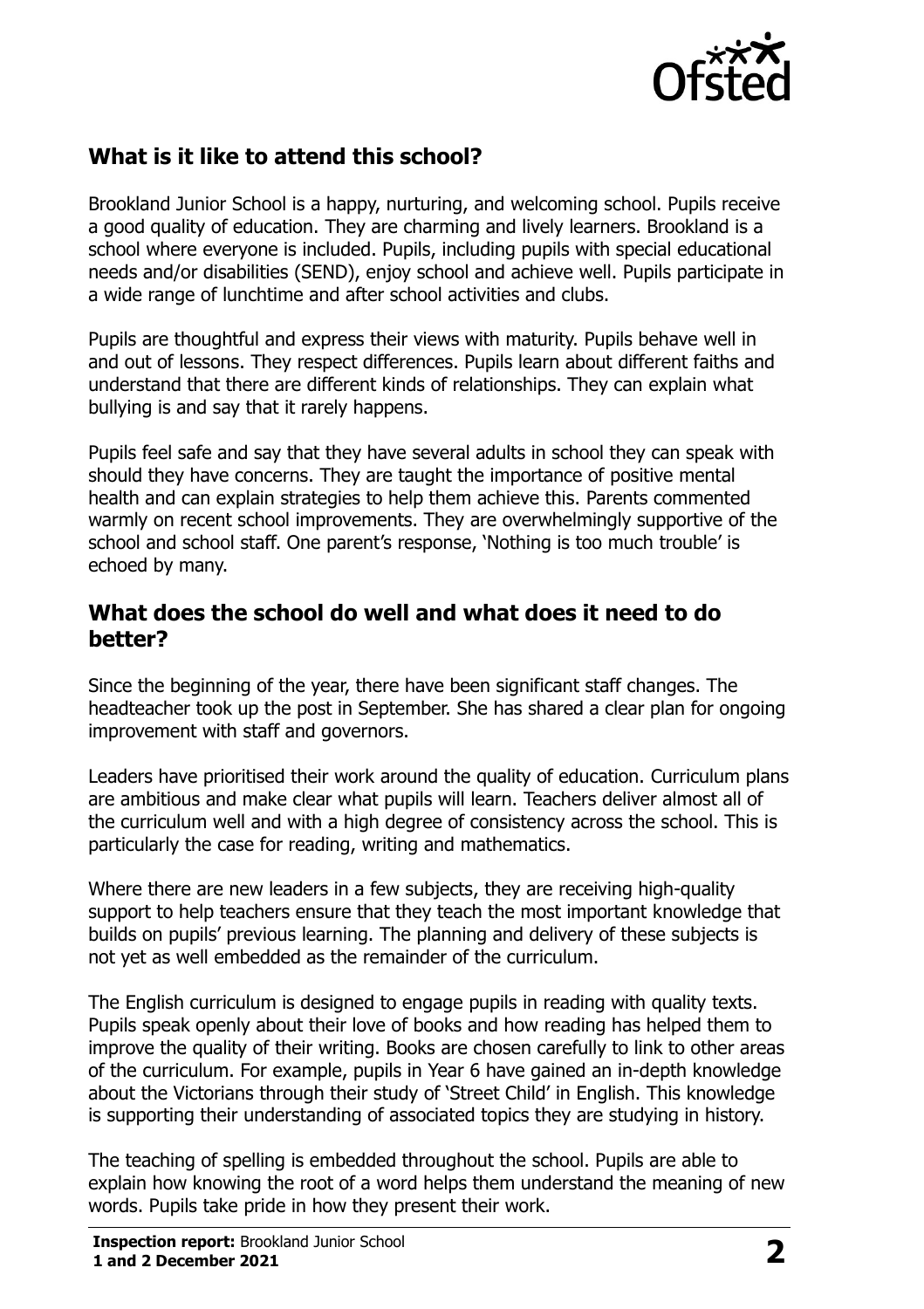

Pupils who at times need extra help to access the curriculum, including pupils with SEND, receive skilled adult support to help them to confidently access the learning in class. Consequently, pupils are supported to become confident and fluent readers.

On occasion, teachers are not identifying pupils quickly enough, who are ready to move on or to apply their knowledge to more complex tasks. This means that pupils can find some tasks too easy.

Leaders prioritise pupils' personal development. The school has achieved gold for the UNICEF Rights Respecting School award. The school values, 'Be Kind', 'Be Respectful' and 'Be the Best you can be' are understood and important to staff and pupils. Pupils respect each other. They learn about different faiths and cultures, and appreciate the importance of the different beliefs and lifestyles in society. Staff know pupils well and make sure that pupils' emotional needs are met. Adults forge strong and positive relationships with the pupils in the school. Staff proactively contribute to the school community in any way that they can, including a significant involvement in after-school clubs.

The impact of leaders' actions is apparent in many aspects of the school's work. Their plans make clear the improvement priorities. Governors know the school well and are passionate about the school community. They have the skills and knowledge to provide appropriate support and challenge to school leaders. Staff training is appropriate to help meet the needs of the pupils. Staff feel valued and, without exception, say that the new leadership has brought about positive changes. Curriculum leaders are working closely with local authority partners to improve the quality of subject leadership. Leaders have developed strong partnerships with the local infant's school. This is helping to strengthen transition.

## **Safeguarding**

The arrangements for safeguarding are effective.

The school's 'open door' policy is highly valued by pupils and their families. Leaders are vigilant and ensure they receive and identify any concerns about pupils when they arrive at school. Staff know and understand the latest safeguarding updates. They know who to report concerns to and how to record information accurately on the school's system. Leaders promptly follow up concerns they have about pupils. Staff carry out all necessary safeguarding checks on all adults who visit and work at the school. Teachers make sure that pupils are taught age-appropriate content about how to keep themselves safe online and have an understanding about peeron-peer abuse. Pupils know how to keep themselves safe, and to go to staff if they have any worries.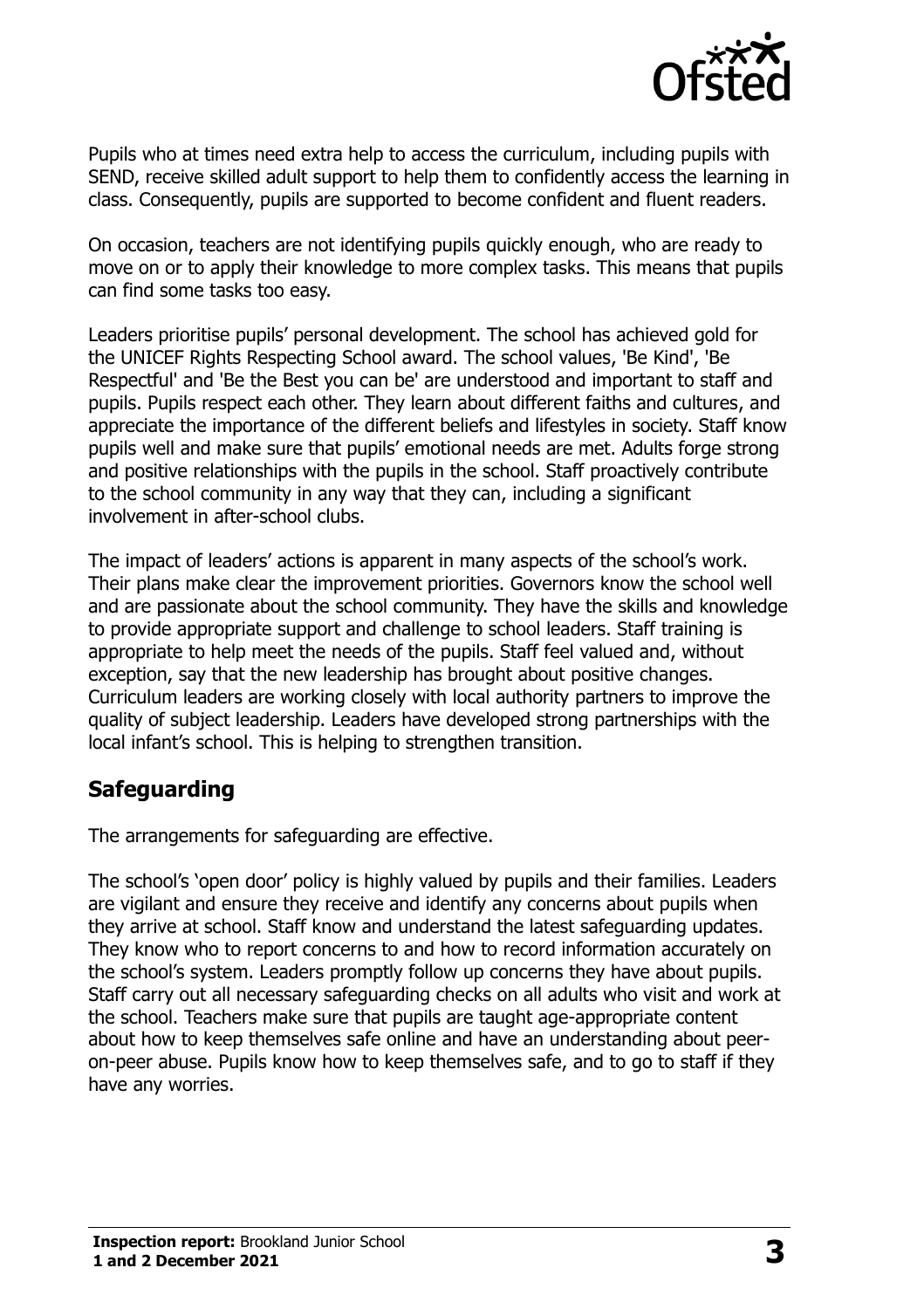

## **What does the school need to do to improve?**

#### **(Information for the school and appropriate authority)**

- In a few subjects, where subject leadership is new, some curriculum plans do not support teachers fully to reinforce the most important knowledge that they want pupils to learn. Where this occurs, teachers lack confidence to deliver the curriculum as effectively as they do elsewhere. Subject leaders need to develop their subject curriculums further, so that they provide teachers with the support and guidance to teach the most important content that deepens pupils' learning over time.
- On occasion, teachers are not identifying pupils who are ready to move on, or to apply their knowledge in more complex ways. This means that pupils can find some tasks too easy. Leaders need to make sure that teachers use the information they have available, to identify pupils who are ready to move on, and adapt lessons, so that these pupils can make the progress of which they are capable.

#### **How can I feed back my views?**

You can use [Ofsted Parent View](http://parentview.ofsted.gov.uk/) to give Ofsted your opinion on your child's school, or to find out what other parents and carers think. We use information from Ofsted Parent View when deciding which schools to inspect, when to inspect them and as part of their inspection.

The Department for Education has further quidance on how to complain about a school.

If you are the school and you are not happy with the inspection or the report, you can [complain to Ofsted.](http://www.gov.uk/complain-ofsted-report)

### **Further information**

You can search for [published performance information](http://www.compare-school-performance.service.gov.uk/) about the school.

In the report, ['disadvantaged pupils'](http://www.gov.uk/guidance/pupil-premium-information-for-schools-and-alternative-provision-settings) refers to those pupils who attract government pupil premium funding: pupils claiming free school meals at any point in the last six years and pupils in care or who left care through adoption or another formal route.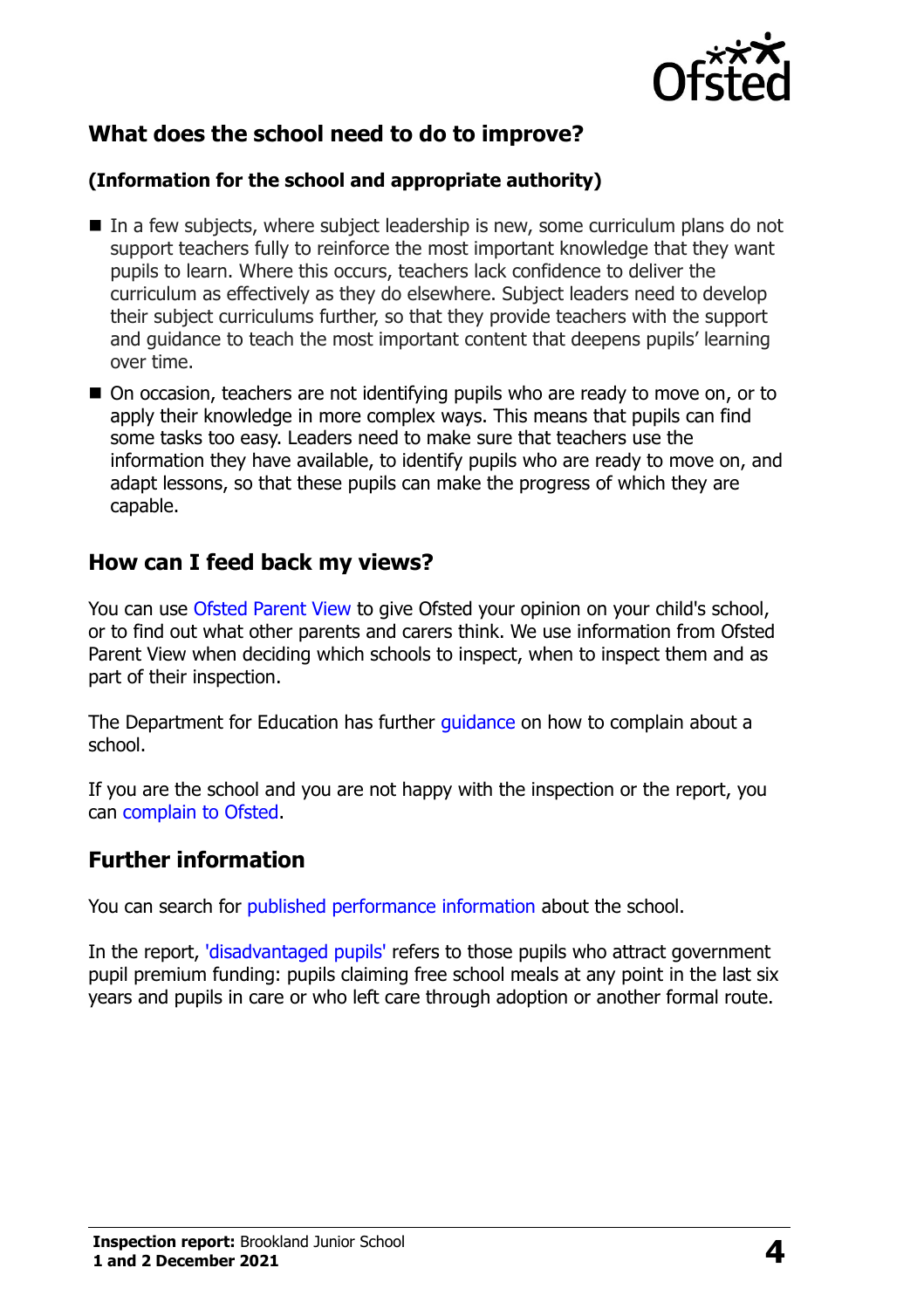

## **School details**

| Unique reference number             | 117233                                                              |  |
|-------------------------------------|---------------------------------------------------------------------|--|
| <b>Local authority</b>              | Hertfordshire                                                       |  |
| <b>Inspection number</b>            | 10200512                                                            |  |
| <b>Type of school</b>               | Primary                                                             |  |
| <b>School category</b>              | Community                                                           |  |
| Age range of pupils                 | 7 to 11                                                             |  |
| <b>Gender of pupils</b>             | Mixed                                                               |  |
| Number of pupils on the school roll | 322                                                                 |  |
| <b>Appropriate authority</b>        | The governing body                                                  |  |
| <b>Chair</b>                        | Mrs Lucy Direnzo                                                    |  |
| <b>Headteacher</b>                  | Mandeep Barton                                                      |  |
| Website                             | http://www.brooklandjm.herts.sch.uk/                                |  |
| Date of previous inspection         | $5 - 6$ December 2017, under section 5 of<br>the Education Act 2005 |  |

## **Information about this school**

- Brookland Junior School is a larger than average primary school.
- The headteacher took up post in September 2021.

### **Information about this inspection**

The inspectors carried out this inspection under section 5 of the Education Act 2005.

- This was the first routine inspection the school received since the COVID-19 pandemic began. Inspectors discussed the impact of the pandemic with school leaders and have taken that into account in their evaluation.
- **Inspectors held meetings with the headteacher, the deputy headteacher and sub**ject curriculum leaders. The lead inspector held two separate meetings with members of the local governing body, including the chair of governors. The lead inspector also held a telephone conversation with a representative from the local authority.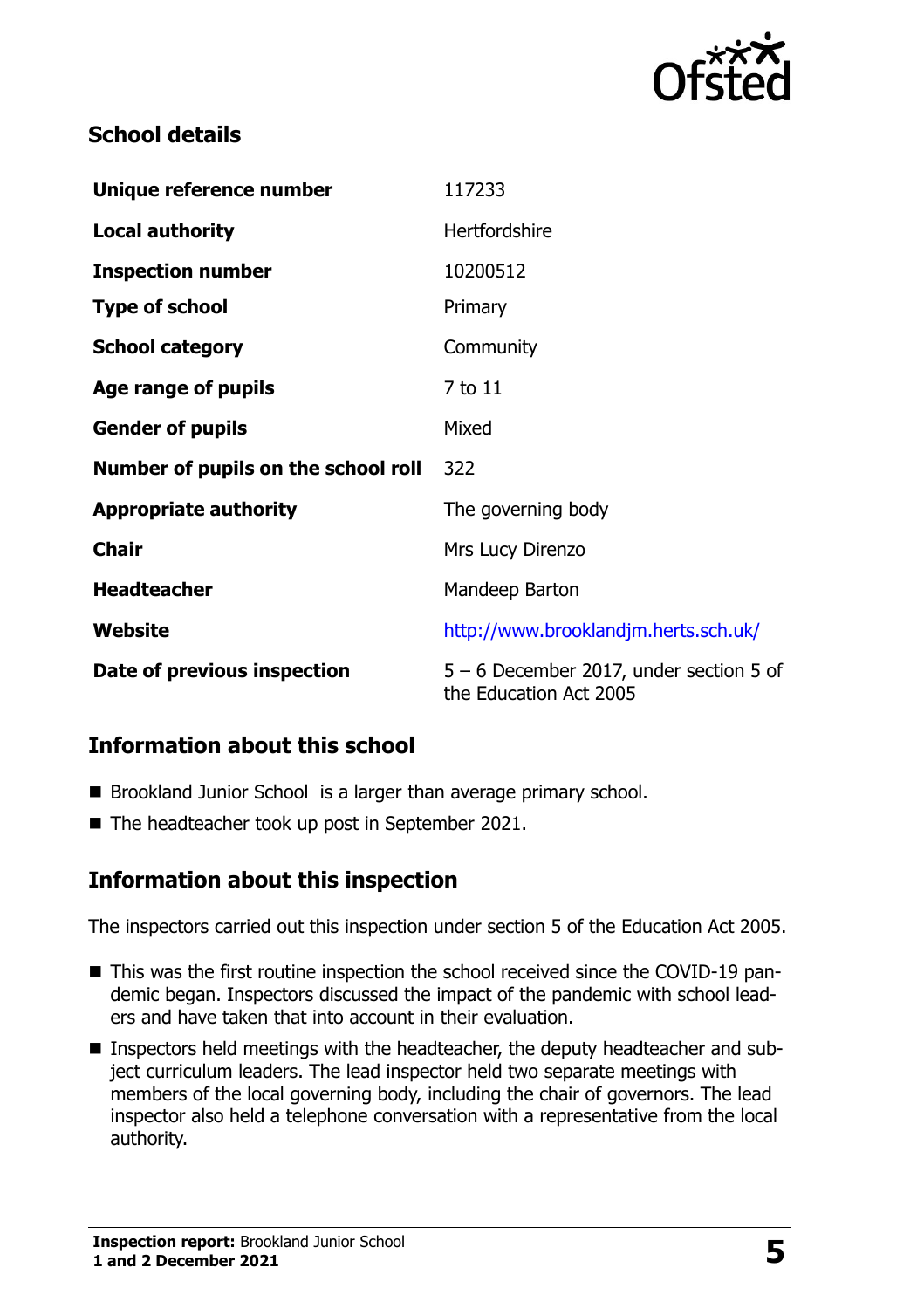

- Inspectors took account of a wide range of information, including the school's improvement plans and records of safeguarding concerns. School policies, documents and records relating to safeguarding, including the single central register and governor minutes were scrutinised.
- Inspectors observed pupils' behaviour in lessons and around the school site. Inspectors also reviewed attendance and other information provided by school leaders.
- Inspectors took account of the views of parents expressed in the 30 responses to Ofsted's Parent View survey and 14 responses to Parent View free-text. Inspectors also considered 24 responses to Ofsted's staff survey and 95 responses to Ofsted's pupil survey. An inspector spoke with parents on day 1 of the inspection.
- The subjects covered in depth as part of this inspection were English, including reading, mathematics, history, and science. In each subject, inspectors spoke with subject leaders, teachers, and pupils. Inspectors visited lessons and looked at pupils' work.

#### **Inspection team**

| Cindy Impey, lead inspector | Her Majesty's Inspector |
|-----------------------------|-------------------------|
| Neil Taggart                | Ofsted Inspector        |
| Kristian Hewitt             | Her Majesty's Inspector |